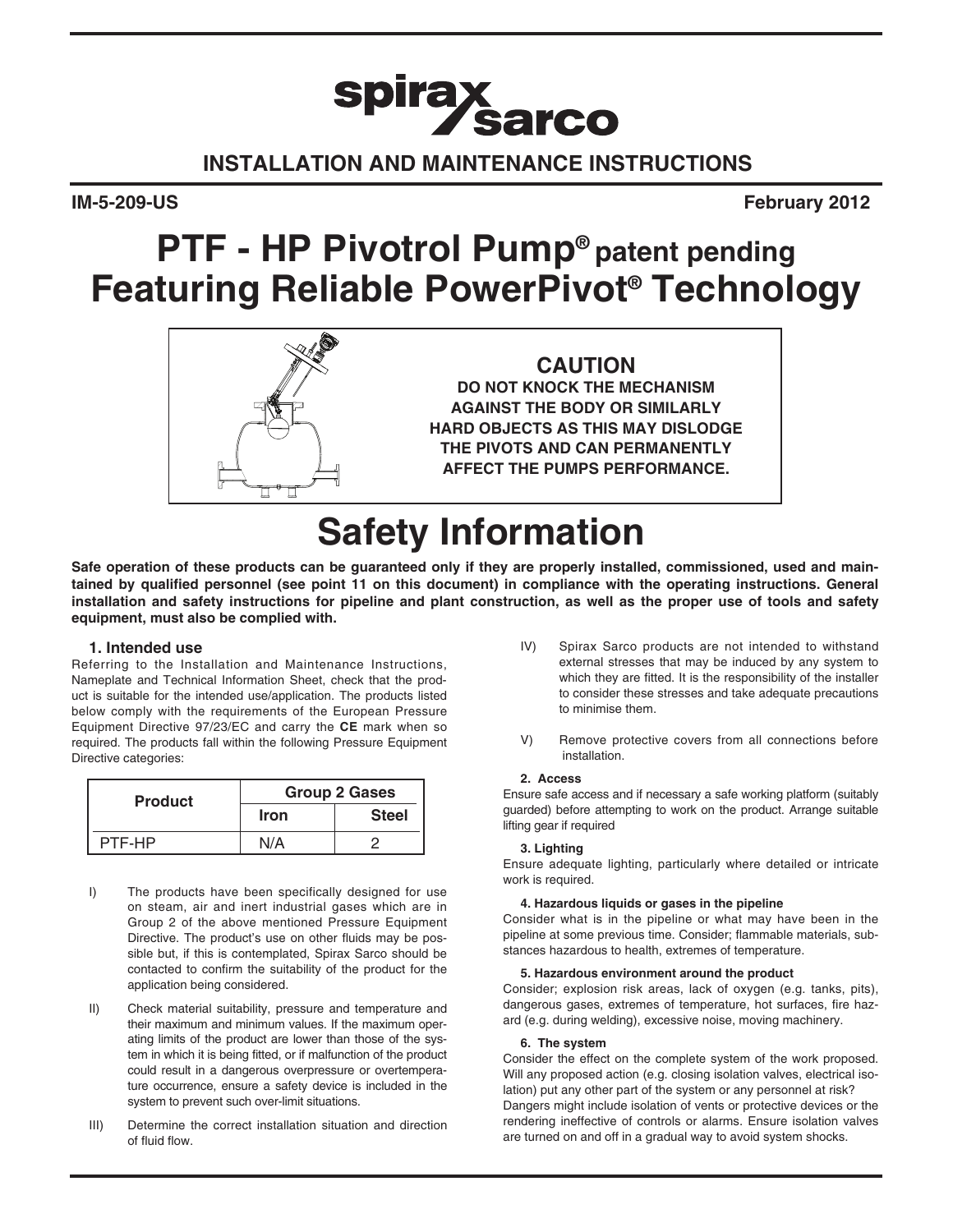#### **7. Pressure systems**

Ensure that any pressure is isolated and safely vented to atmospheric pressure. Consider double isolation (double block and bleed) and the locking or labelling of closed valves. Do not assume that the system has depressurised even when the pressure gauge indicates zero. Allow internal pressure to equal atmostpheric pressure and its surface temperature to reach room temperature before attempting any maintenance on steam systems.

#### **8. Temperature**

Allow time for temperature to normalise after isolation to avoid danger of burns.

#### **9. Tools and consumables**

Before starting work ensure that you have suitable tools and/or consumables available. Use only genuine Spirax Sarco replacement parts.

#### **10. Protective clothing**

Consider whether you and/or others in the vicinity require any protective clothing to protect against the hazards of, for example, chemicals, high/low temperature, radiation, noise, falling objects, and dangers to eyes and face.

#### **11. Permits to work**

All work must be carried out or be supervised by a suitably competent person. Installation and operating personnel should be trained in the correct use of the product according to the Installation and Maintenance Instructions. Where a formal 'permit to work' system is in force it must be complied with. Where there is no such system, it is recommended that a responsible person should know what work is going on and, where necessary, arrange to have an assistant whose primary responsibility is safety. Post 'warning notices' if necessary.

#### **12. Handling**

Manual handling of large and/or heavy products may present a risk of injury. Lifting, pushing, pulling, carrying or supporting a load by bodily force can cause injury particularly to the back. You are advised to assess the risks taking into account the task, the individual, the load and the working environment and use the appropriate handling method depending on the circumstances of the work being done.

#### **13. Residual hazards**

In normal use the external surface of the product may be very hot. If used at the maximum permitted operating conditions the surface temperature of some products may reach temperatures in excess of 450°F. Many products are not self-draining. Take due care when dismantling or removing the product from an installation (refer to " Maintenance Instructions").

#### **14. Freezing**

Provision must be made to protect products which are not self draining against frost damage in environments where they may be exposed to temperatures below the freezing point.

#### **15. Disposal**

Unless otherwise stated in the Installation and Maintenance Instructions, this product is recyclable and no ecological hazard is anticipated with its disposal providing due care is taken.

#### **16. Returning Products**

Customers and stockists are advised that under EC Health, Safety and Environment Law, when returning products to Spirax Sarco they must provide information on any hazards and the precautions to be taken due to contamination residues or mechanical damage which may present a health, safety or environmental risk. This information must be provided in writing including Health and Safety data sheets relating to any substances identified as hazardous or potentially hazardous.

## **Operating Pressure Range 5 to 300 psig (.34 to 20.7 barg)**





**Figure 1**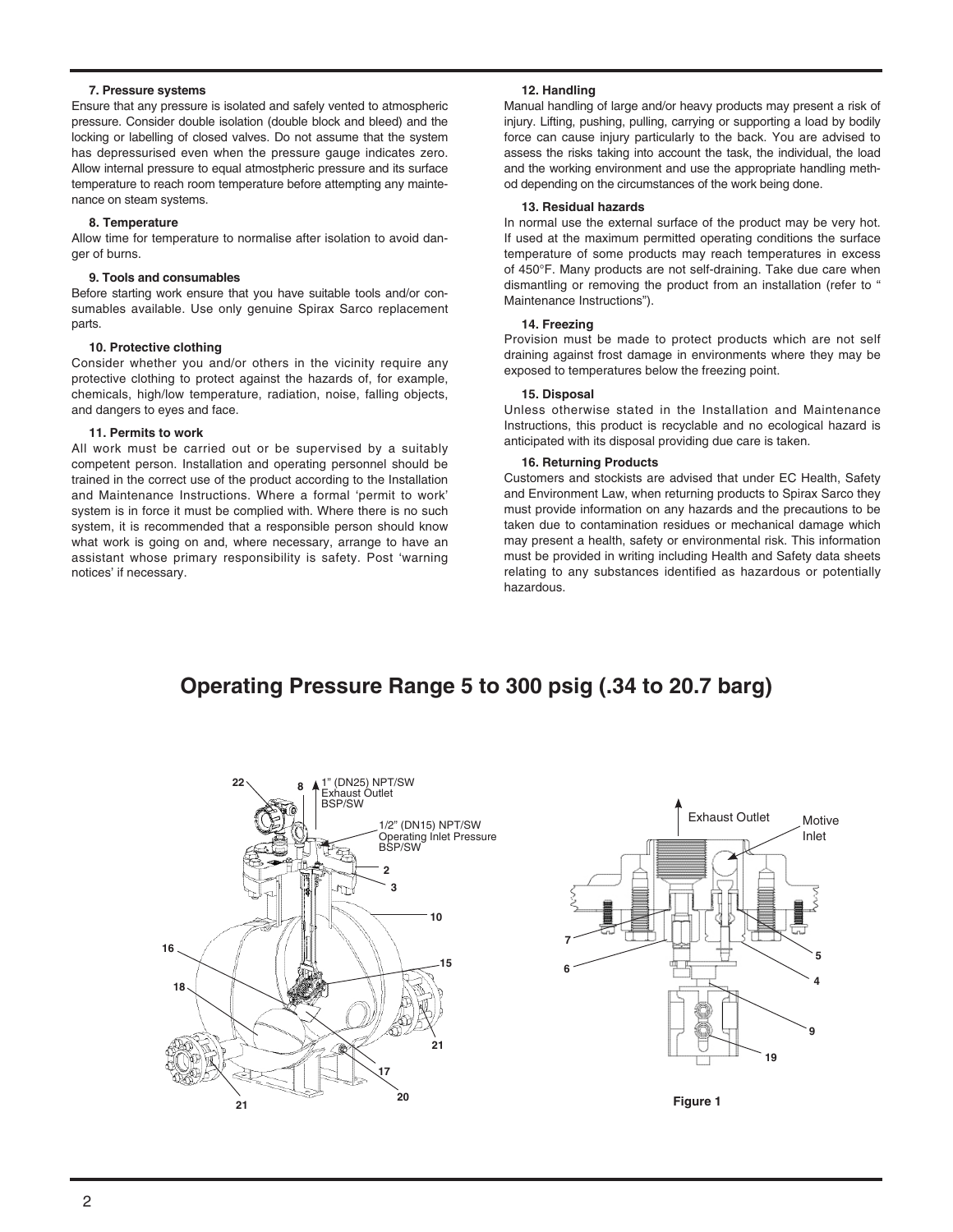## **How The Pivotrol Pump® Operates**

- **1.** In the normal position before start up the float (18) is at its lowest position with the steam inlet valve (4) is closed, the exhaust valve (6) is open.
- **2.** When liquid flows, by gravity, through the inlet check valve (21) in to the pump body, the float (18) will become buoyant and rise. **3.** As the float (18) continues to rise the float arm assembly (14) is engaged which increases the compression in the spring (13). When the float
- (18) has risen to its upper tripping position the energy in the spring is released instantaneously causing the float arm assembly (14) to snap upwards over center moving the push rod (9) upwards to simultaneously open the steam inlet valve (4) and close the exhaust valve (6). **4.** Steam will now flow through the steam inlet valve (4) and develop a pressure within the body forcing the liquid out through the discharge
- check valve (21). The inlet check valve (21) will be closed during the discharge cycle.
- **5.** As the liquid level in the pump body lowers so does the float's (18) position. Before the float (18) reaches its lowest position the float arm assembly (14) is engaged increasing the compression in the spring (13). When the float (18) is at its lower tripping position in the body the energy in the spring (13) is released instantaneously causing the float arm assembly (14) to snap over center downward moving the push rod (9) down causing the steam inlet valve (4) to close and exhaust valve (6) to open simultaneously.
- **6.** Liquid will again flow through the inlet check valve (21) to fill the pump body and the cycle will be repeated.



Recommended installation of Pivotrol ® Pump when fitted with a reservoir or vented receiver. In an "open" system flash steam must be vented or condensed ahead of pump inlet. Application details will dictate which of the following options will be necessary to accomplish this.

**Caution:** *Before installation or any maintenance is performed, ensure that all condensate, steam, air or gas lines are closed to prevent personal injury.*

It is highly recommended by Spirax Sarco that an adequately sized overflow is fitted to all condensate receivers. This should be considered best practice and overflows should only be excluded from installations in exceptional circumstances. Discharge from both overflows and vent pipes MUST be piped to a safe location, such that there is no risk to personnel. In the event of pump or system malfunction or overload, very hot condensate may be discharged from the overflow, or the vent pipe, or both. Where the vent pipe is not piped to a pit, or similar safe location, the use of a vent head to reduce the chance of entrained hot condensate spraying out of the vent is recommended.

Overview Connection — Overflow piping must be used on a vented system. Over-flow connections are required to ensure that in the event of pump or system malfunction, condensate will run in a controlled manner, from the condensate receiver to a safe location, such as a drain (subject to temperature and local regulations) or to an alternative safe location. The overflow piping must be a 'U' bend water seal which has a 12" minimum depth. Once primed on start-up the water seal is self-filling and should be piped to a suitable drain. The addition of the overflow provides a safety mechanism ensuring the pressure within the receiver does not increase. The overflow is also a tool to diagnose system problems. In the event of the overflow spilling fluid the operator is immediately made aware of a system problem. This could include failed traps feeding the package failed pump and changes in system loads and overloaded receiver.

Pump or system malfunction which could cause the receiver to overflow, can occur for many reasons. These including, loss of motive steam due to blockage or incorrect operation, mechanical failure of the pump mechanism or associated check valves, blockage of the condensate inlet strainer of closure of the pumped return line and system shutdowns.

Over-flows will normally be a minimum of 1 1/2 " (DN40) in diameter, but may need to be larger for high capacity units such as packaged PTF4, or where the length of over flow pipe run, between receiver and discharge point, is more than 2 meters (6 ft.). A general "rule of thumb" (based on a  $2 \text{ m}$  (6 ft.) pipe run and a head of 0.6 m ( $2$  ft.).

Condensate loads from zero to 5000 l/hr. (zero to 11000 lb. /hr.) use 1½"

Condensate loads from 5000 I/hr.to 10000 I/hr. (11000 to 22000 lb. / hr.) use 2"

Condensate loads from 10000 to 18000 I/hr. (22000 to 39600 lb. /hr.) use 3"

Normally over-flow connections will be fitted with a "loop seal" arrangement or a suitably sized float trap, to prevent steam escaping via the over-flow connection.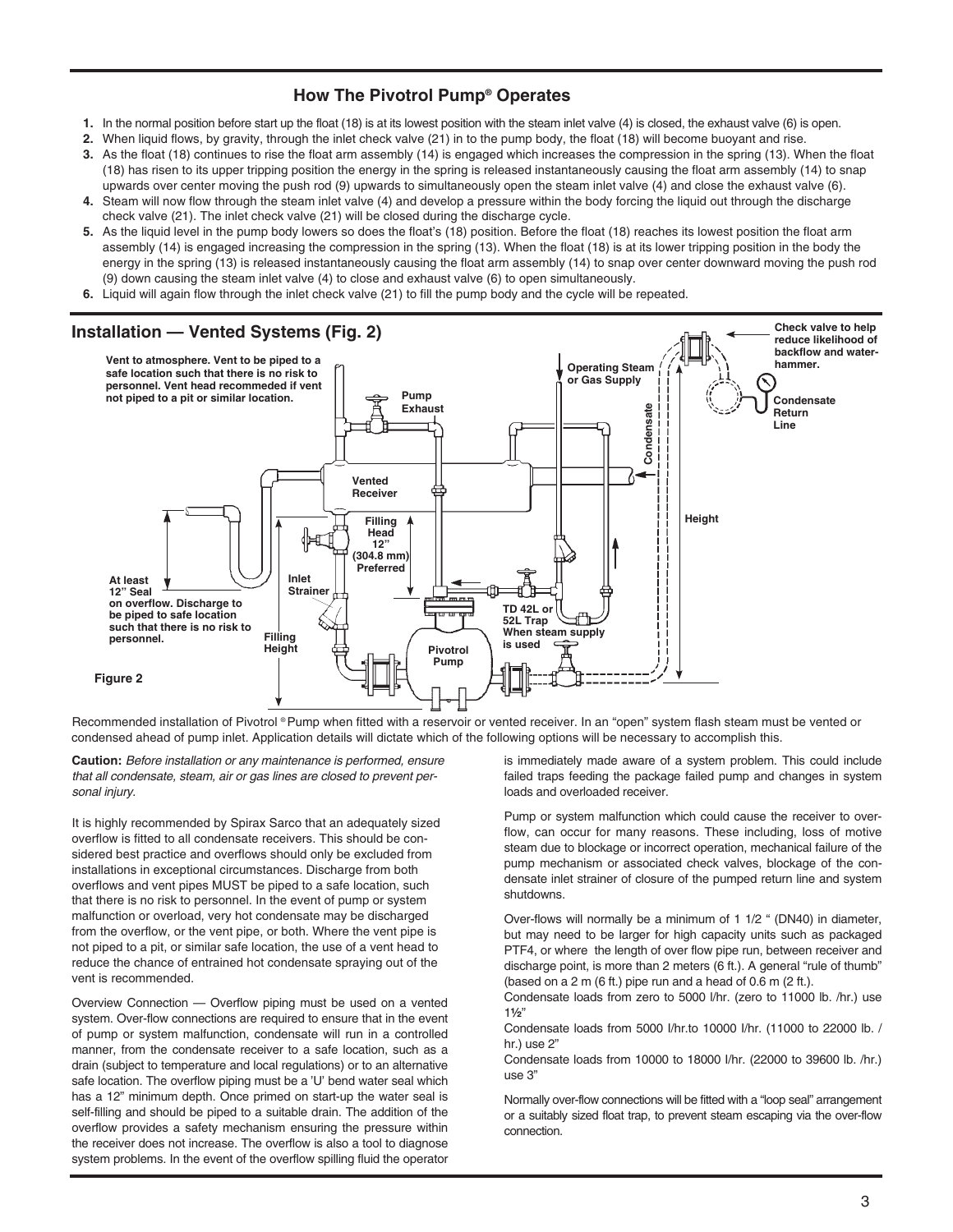1. Install the pump physically below the receiver to be drained with the exhaust connection vertically upwards. Pump should be installed with the recommended filling head (the vertical distance between the top of the pump and the bottom of the receiver) as shown in Fig. 2. For other filling head variations, see the capacity table on TI-5-030-US.

**Recommended Maximum Filling Head: 60" (1524 mm) Standard Filling Head: 12" (304.8 mm) Minimum Filling Head: 0" (0 mm)**

## **Limiting Operating Conditions**

| <b>Filling Head Requirements</b>      |        |     | <b>Filling Head</b><br><b>Above Pump Cover</b> | <b>Filling Height</b><br>From base of Pump |  |
|---------------------------------------|--------|-----|------------------------------------------------|--------------------------------------------|--|
| Standard recommended                  | PTF-HP | 12" | (305mm)                                        | 42.8" (1087mm)                             |  |
| Max filling head                      | PTF-HP | 60" | (1524mm)                                       | 90.8" (2306mm)                             |  |
| Min filling head                      | PTF-HP | 0"  | (0mm)                                          | 30.8" (782mm)                              |  |
| Max Number of Cycles per minute $= 6$ |        |     |                                                |                                            |  |
|                                       |        |     |                                                |                                            |  |

Specific gravity of pumped liquid options = **0.88 to 1.0**

2. To prevent equipment flooding during the pump discharge stroke, a vented receiver should be installed in a horizontal plane ahead of the pump as shown in Figure 2. For proper receiver sizing, refer to table 1. All inlet line fittings must be fully ported.

#### **Vented Receivers**

To drain condensate from single or multiple sources in an "open" system, a vented receiver should be installed in a horizontal plane ahead of the pump. Sufficient volume is needed above the filling head level to accept the condensate reaching the receiver during the pump discharge stroke. More importantly, the receiver must be sized to allow sufficient area for complete flash steam separation from the condensate. The chart below shows proper vented receiver sizing (per criteria set forth in the A.S.H.R.A.E. Handbook) based on the amount of flash steam present. By sizing the receiver as shown below, there will be sufficient volume for condensate storage and sufficient area for flash steam separation. The receiver can be a length of large diameter pipe or a tank.

A receiver overflow piping should be installed as shown in Fig. 2 and piped to a suitable drain. The piping must form a loop type water seal at least 12" (304.8 mm) deep immediately after the receiver.

|         | Pump Size-up to 3" x 2" |                 |            |                 |  |  |
|---------|-------------------------|-----------------|------------|-----------------|--|--|
|         | <b>Flash Steam</b>      |                 | Receiver   |                 |  |  |
|         | Up to                   | <b>Diameter</b> | Length     | <b>Diameter</b> |  |  |
|         | 75 pph (34 kgh)         | 3" (DN80)       | 30" (762)  | 1-1/2" (DN40)   |  |  |
|         | 150 pph (68 kgh)        | 4" (DN100)      | 30" (762)  | 2" (DN50)       |  |  |
|         | 300 pph (36 kgh)        | (DN150)<br>6"   | 36" (915)  | 2-1/2" (DN65)   |  |  |
|         | 600 pph (272 kgh)       | (DN200)<br>8"   | 36" (915)  | 3" (DN80)       |  |  |
|         | 900 pph (408 kgh)       | 10" (DN250)     | 36" (915)  | 4" (DN100)      |  |  |
|         | 1200 pph (544 kgh)      | 12" (DN300)     | 36" (915)  | 5" (DN125)      |  |  |
|         | 2000 pph (907 kgh)      | 16" (DN400)     | 36" (915)  | 6" (DN150)      |  |  |
|         | 3000 pph (1360 kgh)     | 24" (DN600)     | 60" (1524) | 8" (DN200)      |  |  |
| Table 1 |                         |                 |            |                 |  |  |

- 3. Connect the vented receiver to the inlet check valve on the pump. Connect the discharge to the return main or other installation point. For best performance, horizontal runs immediately ahead of the inlet check valve should be kept to a minimum. Connect the discharge to the return main or other installation point. **Where the return line rises to a high level directly after leaving the pump a second check valve should be fitted at the highest point, either in the horizontal or vertical run, to prevent water from falling back on the outlet check valve of the pump and reducing its service life. This prevents waterhammer in the condensate return line.**
- Note**:** *To achieve rated capacity and maintain the pumps warranty, each pump must be installed with the check valves as supplied by Spirax Sarco Inc, except at the inlet on a sump pit application as shown in fig 9.*
- 4. Connect the operating medium (steam, air or gas) supply inlet in the cover. Supply main should have a strainer and steam trap (steam service) or drain trap (air or gas service) installed upstream of the supply inlet. The steam trap / drain discharge should be piped into the receiver ahead of the pump for steam systems. **For increased service life operate the pump with motive pressures of 15 to 20 psig (1 to 1.38 bar) above the pump back pressure, while ensuring the maximum required pump capacity is still achieved.**
- **Note:***When available motive pressure exceeds 200 psig (13.8 bar), a Spirax Sarco pressure reducing valve is required to reduce pressure to the pump. The PRV should be located as far from the pump as possible. For best operation, motive pressure should be reduced to the minimum required to overcome pump back pressure and achieve the desired capacity. A safety relief valve should be installed at the connection provided in the pump cover or in the motive supply piping.*
- 5. Any horizontal runs in the exhaust line should be pitched so that the line is self-draining. The exhaust line should be piped, unrestricted, to atmosphere as shown in Figure 2.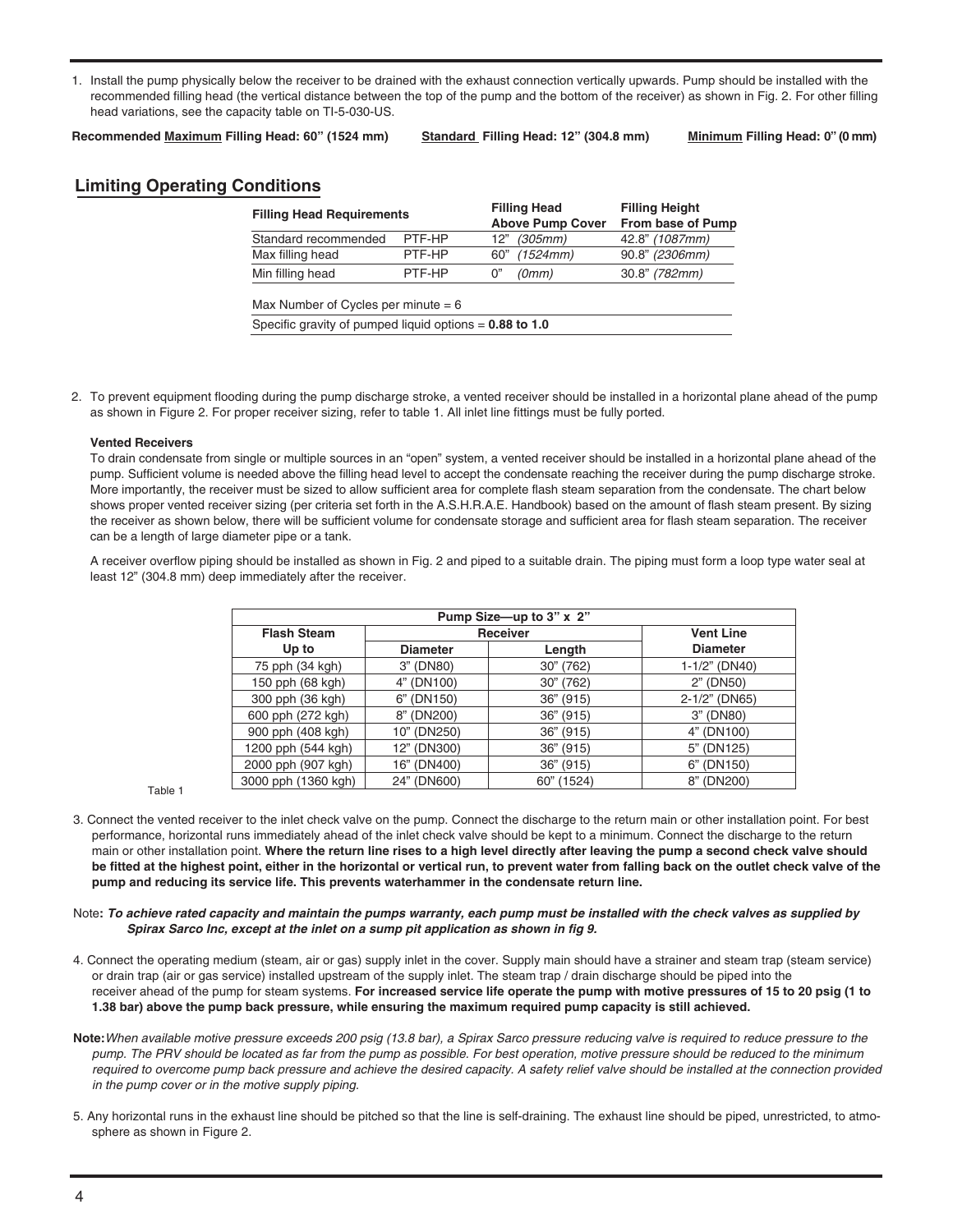## **Installation — Closed Loop Systems (Figs. 3 & 4)**

A closed-loop installation is one in which the exhaust line of the pump is piped back (pressure equalized) to the reservoir being drained.

**Caution:***Before installation or any maintenance is performed, ensure that all steam, condensate, air or gas lines are closed to prevent personnel injury.*

1. Install the pump physically below the equipment being drained with the exhaust connection vertically upwards. Pump should be installed with the recommended filling head (the vertical distance between the top of the pump and the bottom of the reservoir) as shown in Fig. 3. For other filling head variations, see Capacity Table on TI-5-030-US

**Recommended Maximum Filling Head: 60" (1524 mm) Standard Filling Head: 12" (305 mm) Minimum Filling Head: 0" (0 mm)**

## **Limiting Operating Conditions**

| <b>Filling Head Requirements</b>                          |        | <b>Filling Head</b> | <b>Filling Height</b>              |  |  |
|-----------------------------------------------------------|--------|---------------------|------------------------------------|--|--|
|                                                           |        |                     | Above Pump Cover From base of Pump |  |  |
| Standard recommended                                      | PTF-HP | 12" (305mm)         | 42.8" (1087mm)                     |  |  |
| Max filling head                                          | PTF-HP | 60" (1524mm)        | 90.8" (2306mm)                     |  |  |
| Min filling head                                          | PTF-HP | (0mm)<br>0"         | 30.8" (782mm)                      |  |  |
| Max Number of Cycles per minute $= 6$                     |        |                     |                                    |  |  |
| Specific gravity of pumped liquid options $= 0.88$ to 1.0 |        |                     |                                    |  |  |
|                                                           |        |                     |                                    |  |  |

- 2. To prevent equipment flooding during the pump discharge stroke, a reservoir pipe should be installed in a horizontal plane ahead of the pump as shown in Fig. 3. For proper reservoir sizing, refer to "Inlet Reservoir Piping" table 2 shown on this page. All inlet line fittings must be fully ported. If desired, overflow piping can be installed using a properly sized float and thermostatic trap. The trap inlet should be located at the maximum allowable water level, at or near the top of the reservoir, and it should discharge to a suitable drain.
- 3. For best performance, horizontal piping runs immediately ahead of the inlet check valve should be kept to a minimum. Connect the discharge to the return main or other installation point. **Where the return line rises to a high level directly after leaving the pump a second check valve should be fitted at the highest point, either in the horizontal or vertical run, to prevent water from falling back on the outlet check valve of the pump and reducing its service life. This prevents waterhammer in the condensate return line.**

 **Note:** *To achieve rated capacity, and maintain the pumps warranty, pump must be installed with check valves as supplied by Spirax Sarco, Inc.*

4. Connect the operating medium (steam only) supply to the motive supply inlet in the cover. Supply main should have a strainer and steam trap installed upstream of the supply inlet. The steam trap discharge should be piped to the downstream piping (Non-flooded).

**Note:***When available motive pressure exceeds 200 psig (13.8 bar), a Spirax Sarco pressure reducing valve is required to reduce pressure to the pump. The PRV should be located as far from the pump as possible. For best operation, motive pressure should be reduced to the minimum required to overcome backpressure and achieve desired capacity. A safety relief valve should be installed at the connection provided in the pump cover or in the motive steam supply piping.*

- 5. Exhaust line must be piped, unrestricted, to the top of the reservoir in order to equalize all pressures and ensure condensate drains by gravity. On vacuum systems the exhaust line may be connected to the steam space being drained. A thermostatic air vent should be installed at the highest point of the exhaust line to vent all non-condensibles during start-up. Any horizontal runs in the exhaust line should be pitched so that the line is self-draining.
- 6. If at any time the backpressure against the pump is less than the pressure in the equipment being drained, a properly sized float and thermostatic trap must be installed between the pump and discharge check valve as shown in Figure 4.

#### **Inlet Reservoir Piping**

To drain condensate from a single piece of equipment in a "closed system", a reservoir should be installed in a horizontal plane ahead of the pump. Sufficient reservoir volume is needed above the filling head level to accept condensate reaching the pump during the discharge stroke. The chart below shows minimum reservoir sizing, based on condensate load, needed to prevent equipment flooding during the pump discharge stroke. The reservoir can be a length of large diameter pipe or a tank shown in Table 2.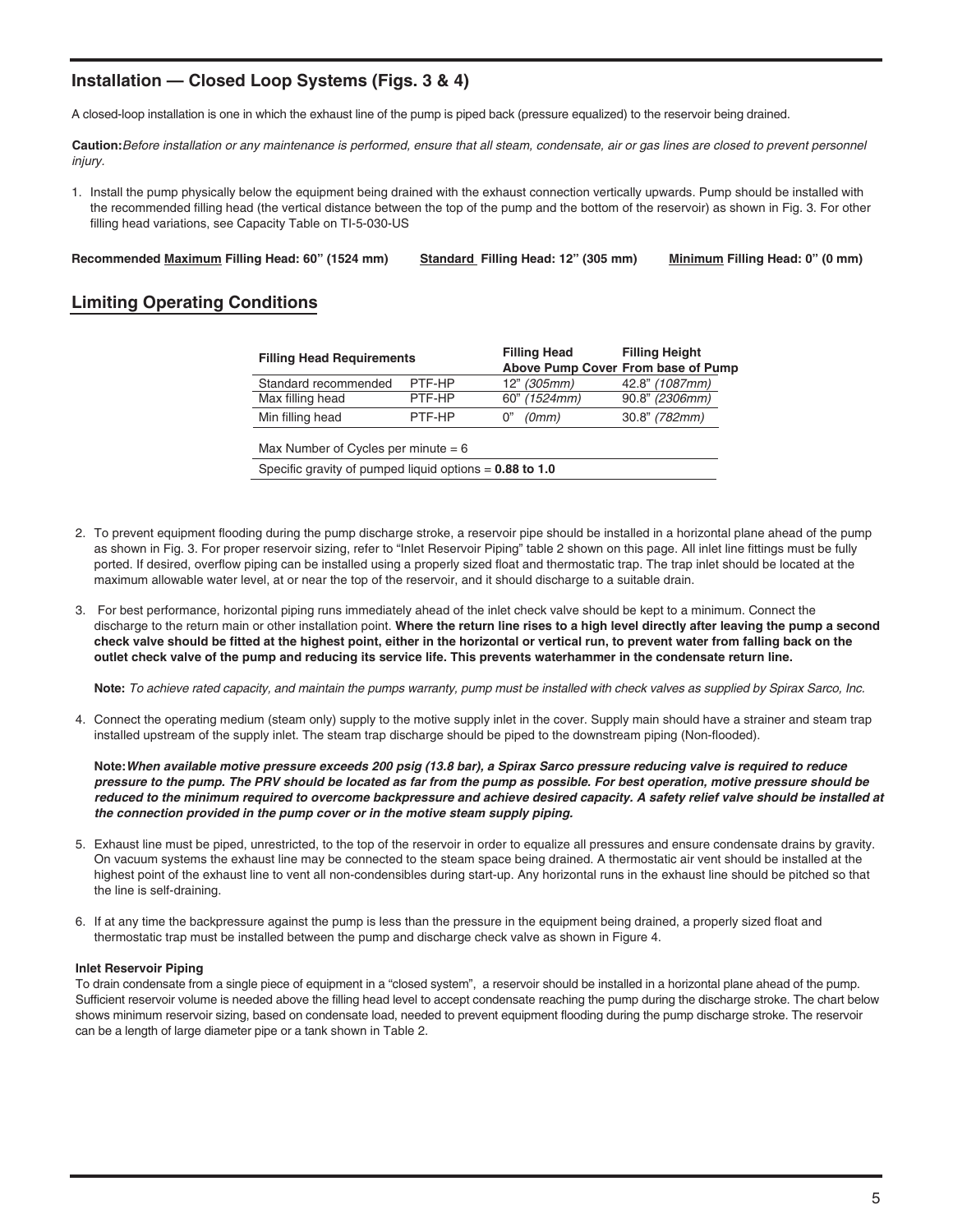| Pump Size-3" x 2"          |             |             |              |             |              |    |                 |    |
|----------------------------|-------------|-------------|--------------|-------------|--------------|----|-----------------|----|
| <b>Pipe Size</b><br>Liquid |             |             |              |             |              |    |                 |    |
| Lb. per Hr.1-1/2"          | 2"          | 3"          | 4"           | 6"          |              |    | 12" 16" 20" 24" |    |
| 500 or less 2'             |             |             |              |             |              |    |                 |    |
| 3'<br>1000                 | $2^{\circ}$ |             |              |             |              |    |                 |    |
| 1500 5'                    | 3,          |             |              |             |              |    |                 |    |
| 6'<br>2000                 | 4'          | $2^{\circ}$ |              |             |              |    |                 |    |
| 3000                       | 6'          | 3'          |              |             |              |    |                 |    |
| 4000                       | 8'          | 3.5'        | $2^{\prime}$ |             |              |    |                 |    |
| 5000                       |             | $10'$ 4.5'  | 2.5'         |             |              |    |                 |    |
| 6000                       |             | 5.5'        | 3'           |             |              |    |                 |    |
| 7000                       |             | 6'          | 3.5'         |             |              |    |                 |    |
| 8000                       |             | 7'          | 4'           |             |              |    |                 |    |
| 9000                       |             | 8'          | 4.5'         | $2^{\circ}$ |              |    |                 |    |
| 10,000                     |             | 9'          | 5'           | 2.2'        |              |    |                 |    |
| 11,000                     |             | 10'         | 5.5'         | 2.4'        |              |    |                 |    |
| 20,000                     |             |             |              |             | $10^{\circ}$ | 7' | 4'              |    |
| 30,000                     |             |             |              |             |              | g, | 6'              | 4' |

Table 2

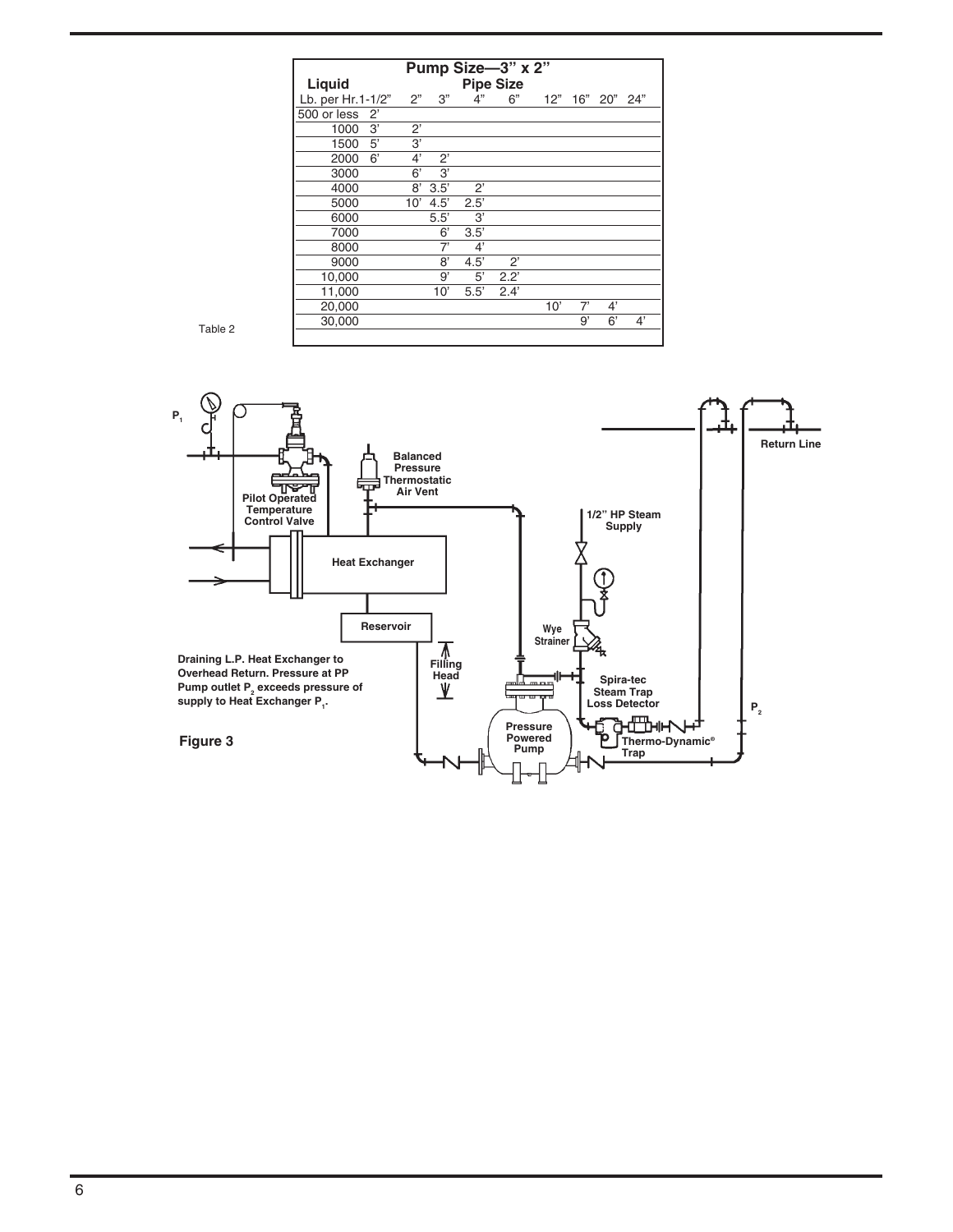

## **Installation—Multiple Pressure Powered Pumps™**

To ensure even wear and extended service life of each of the pumps in a multiple pump set the pumps should not be staged so that a primary pump operates continuously and the secondary pump seldom operates. Each pump should be piped to ensure even operation of each pump. When piping multiple pumps into a single return line an additional check valve should be fitted in the single return line to reduce the likelihood of waterhammer in the return line due to high flowrates and velocities induced during multiple pump discharge cycles.

## **Startup Procedure (All Hookups)**

- 1. Slowly open supply (steam, air or gas) to provide pressure at the PP Pump inlet valve. Check that trap/drainer on motive line is operational.
- 2. Open gate valves in the PP Pump inlet and discharge lines.
- 3. Open valve(s) ahead of unit allowing condensate to enter the receiver/reservoir and fill the PP Pump body. Pump will discharge when full.
- 4. Observe operation for any abnormalities. PP Pump(s) should cycle periodically with an audible exhaust at the end of the pumping cycle. If any irregularities are observed, recheck installation instructions for proper hookup. Consult factory if necessary.
- 5. If overflow piping has been provided, check that a water seal has been established to prevent any steam from being vented during normal operation. Prime overflow piping if necessary.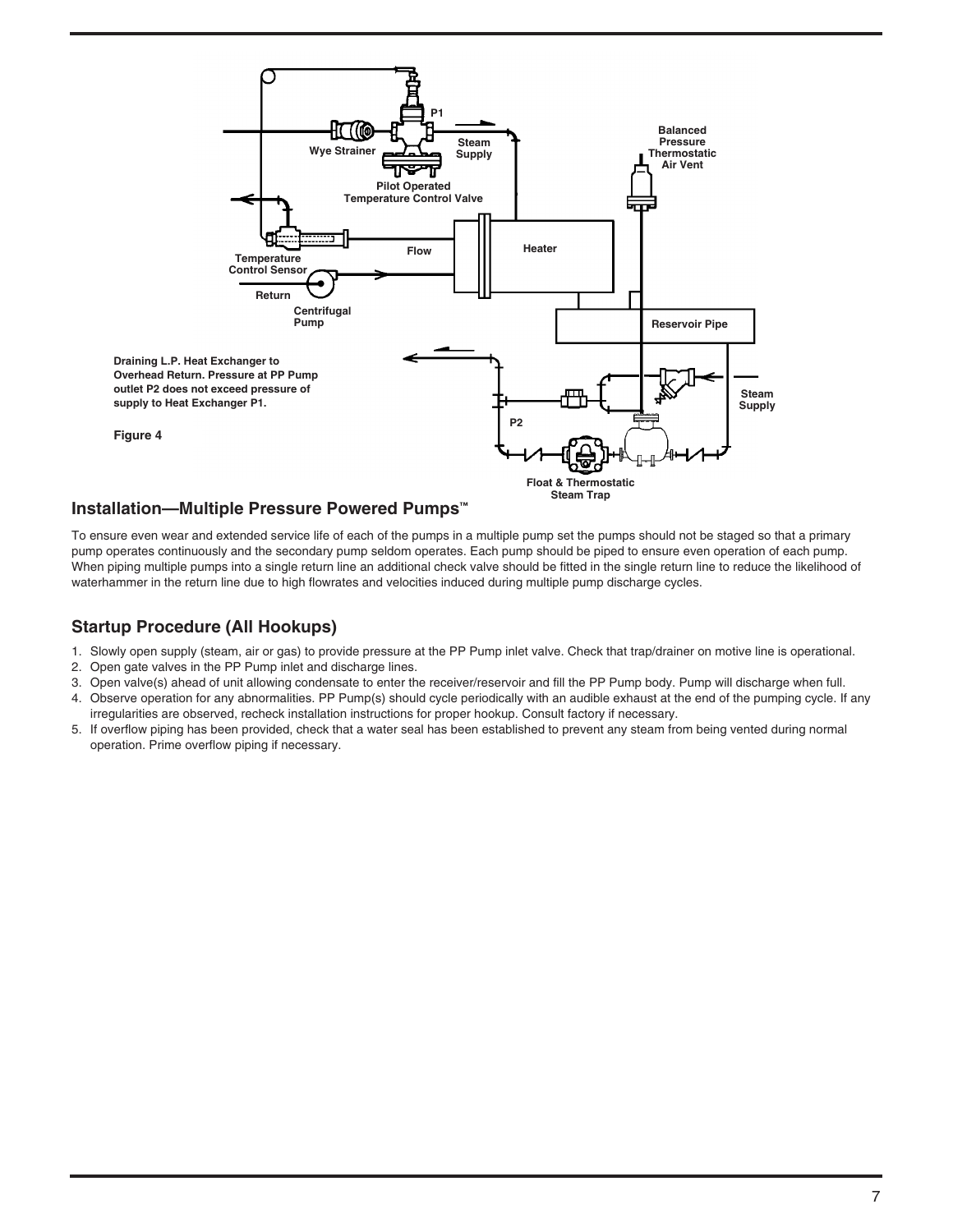## **Maintenance: Inspection & Replacement.**

#### **CAUTION:**

*Before removing the cover and mechanism assembly, be sure the pump is completely isolated and relieved of any internal pressure to prevent personal injury. Motive supply, exhaust / tie-back, condensate inlet and discharge lines should all be closed prior to performing any work on the pump. Also ensure any hot parts have cooled to prevent risk of injury from burns. Use caution when removing cover and gasket. Gasket contains thin stainless steel reinforcement that may cause cuts to the skin. Care should be taken to prevent personal injury from the strong snapping action.*

1. Break and disconnect all connections to the cover. Remove cover bolts and lift the cover and mechanism assembly from the body, noting the cover orientation.

2. Visually inspect the mechanism to verify that it is free of dirt and scale and that the float and mechanism moves freely.

#### **NOTE:**

*Each mechanism assembly is factory set and tested. No adjustment to the mechanism should be made. If the mechanism assembly does not function correctly the entire mechanism should be returned to the factory for replacement under the warranty terms.*

- 3. To re-assemble, reverse the above procedure noting the following points.
	- a. When installing the cover and mechanism in tight spaces the mechanism should be held horizontally as shown in diagram A.
	- b. The float should be inserted into the pump body first, carefully ensuring the cycle counter probe and paddle do not clash with the body, per diagram B. **Special attention must be made when fitting the cover and mechanism assembly. Do not knock the mechanism against the body or similarly hard object as this may dislodge the pivots and can permanently affect the pumps performance.**
	- c. As the mechanism is inserted into the pump body the mechanism should be held vertically and gently lowered to its final resting positon. The cover must be orientated so the "V" cast in to the pump cover lines up with the body casting "part line" as indicated in diagrams D & E.
- 4. Assemble cover bolts and torque to 300-320 ft/lbs (406-434 mm) in a cross pattern as shown in diagram E.



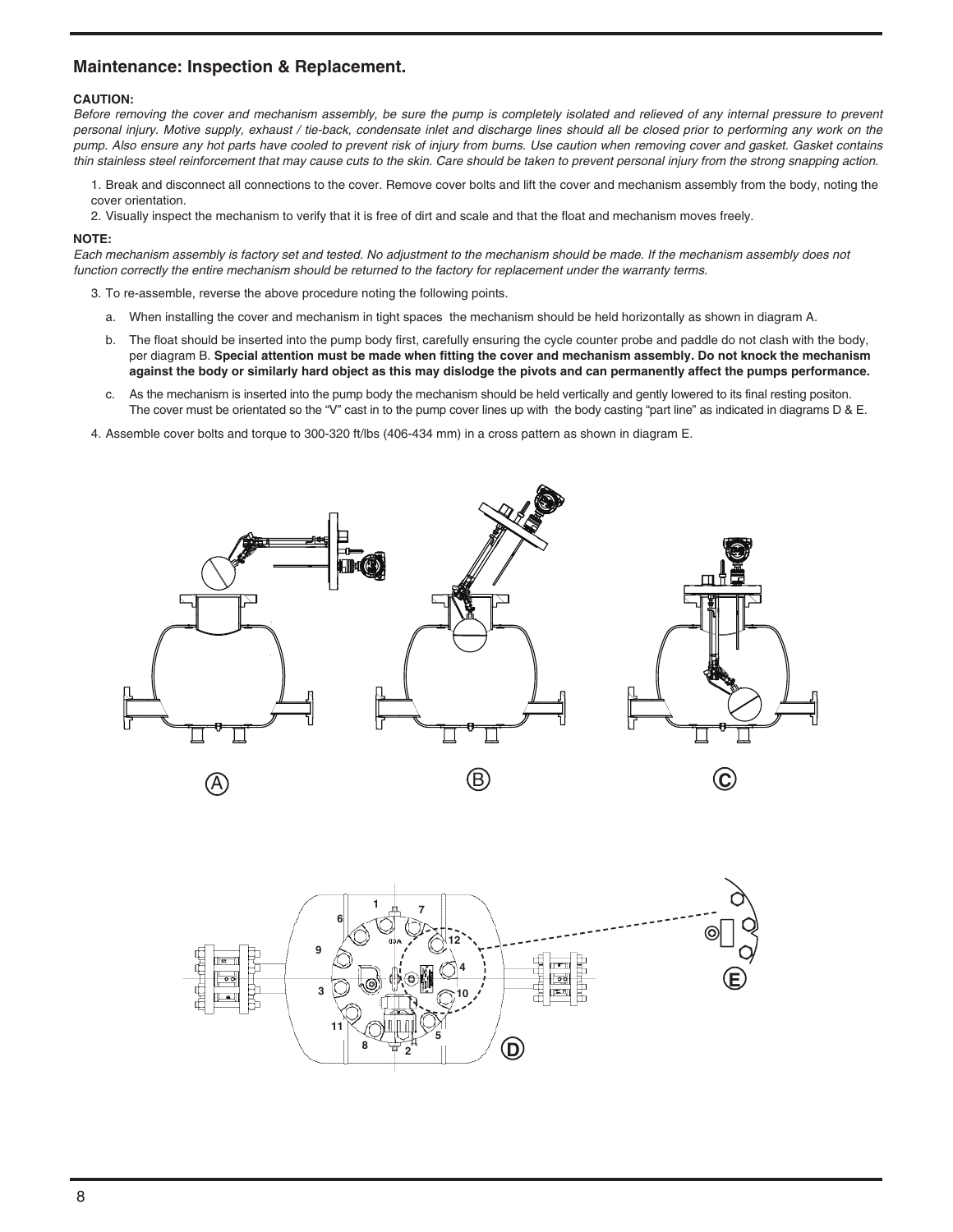## **Pressure Powered Pump™ Troubleshooting Checklist**

If a correctly sized Pressure Powered Pump does not operate properly, an incorrect hookup is suspect in new installations. For existing installations where the pump operates occasionally or not at all, the cause is often a change in the system supply or back pressure conditions beyond the original design parameters. With the system conditions and problem symptoms determined, check the following in turn and correct as necessary.

## **Caution:**

*Installation and troubleshooting should be performed by qualified service personnel. Before breaking any connections of the pump or piping system every effort should be made to assure that internal pressure has been relieved and that the motive supply line is shut off to prevent inadvertent discharge of the pump. When breaking any connection, piping/bolts should be removed slowly so that if the line is under pressure, this fact will be apparent before completely removing the pipe or component. Always relieve pressure before breaking any joint.*

| <b>Symptom</b>                                                                                                  | <b>Cause</b>                                                  | <b>Check and Cure</b>                                                                                                                                                                                                                                                                                                                                                                                                                                                                                                                                                                                                  |
|-----------------------------------------------------------------------------------------------------------------|---------------------------------------------------------------|------------------------------------------------------------------------------------------------------------------------------------------------------------------------------------------------------------------------------------------------------------------------------------------------------------------------------------------------------------------------------------------------------------------------------------------------------------------------------------------------------------------------------------------------------------------------------------------------------------------------|
| 1. Pump fails to operate on startup.                                                                            | 1. a) Motive supply closed.                                   | 1. a) Open valve(s) to supply motive<br>pressure to pump.                                                                                                                                                                                                                                                                                                                                                                                                                                                                                                                                                              |
|                                                                                                                 | b) Condensate inlet line closed.                              | b) Open all valves to allow condensate to reach pump.                                                                                                                                                                                                                                                                                                                                                                                                                                                                                                                                                                  |
|                                                                                                                 | c) Condensate discharge line closed.                          | c) Open all valves to allow free discharge from pump<br>to destination.                                                                                                                                                                                                                                                                                                                                                                                                                                                                                                                                                |
|                                                                                                                 | d) Motive pressure insufficient to<br>overcome backpressure.  | d) Check motive pressure and static backpressure.<br>Adjust motive pressure to 10-15 psi (0.689-10.34<br>bar) higher than static backpressure.                                                                                                                                                                                                                                                                                                                                                                                                                                                                         |
|                                                                                                                 | e) Check valves(s) installed in wrong<br>direction.           | e) Verify proper flow direction and correct, if required.                                                                                                                                                                                                                                                                                                                                                                                                                                                                                                                                                              |
|                                                                                                                 | f) Pump air-locked.                                           | f) On vented system, assure that vent line is unre-<br>stricted to atmosphere and self-draining to the pump<br>or receiver. On a closed system, isolate the pump<br>from the pressurized space being drained. (Exhaust<br>tie-back line closed.) Break exhaust connection at<br>pump cover. Keep personnel clear of exhaust con-<br>nection. If pump begins to cycle, air locking has<br>occurred. Recheck that exhaust tie-back is in accor-<br>dance with the installation instructions. Install a<br>thermostatic air vent at a high point in the exhaust<br>line. Assure that the equalizer line is self-draining. |
| 2. Supply line/equipment flooded, but<br>pump appears to cycle normally<br>(periodic audible exhaust observed). | 2. a) Pump undersized.                                        | 2. a) Verify rate capacity per TIS 5.030 capacity table.<br>Increase check valve size or install additional pump<br>as required.                                                                                                                                                                                                                                                                                                                                                                                                                                                                                       |
|                                                                                                                 | b) Insufficient filling head.                                 | b) Verify required filling head per TIS 5.030. Lower<br>pump to achieve required filling head.                                                                                                                                                                                                                                                                                                                                                                                                                                                                                                                         |
| Remove check valve & visually<br>inspect, body and plate faces, hinge<br>and spring.                            | c) Insufficient motive pressure to<br>achieve rated capacity. | c) Check motive pressure setting and maximum back-<br>pressure during operation. Compare to capacity<br>table of TIS 5.030. Increase motive pressure as<br>required to meet load conditions.                                                                                                                                                                                                                                                                                                                                                                                                                           |
|                                                                                                                 | d) Restriction in condensate inlet line.                      | d) Verify that fully ported fittings are used. Blowdown<br>the strainer, if fitted. Check that all valves are fully                                                                                                                                                                                                                                                                                                                                                                                                                                                                                                    |
|                                                                                                                 | e) Inlet check valve stuck open<br>(debris).                  | open.<br>e) Isolate inlet check valve and relieve line pressure.<br>Clean seating surfaces and reinstall or replace, if<br>necessary.                                                                                                                                                                                                                                                                                                                                                                                                                                                                                  |
|                                                                                                                 | 3. a) Discharge line closed or blocked.                       | 3. a) Check motive pressure and static back-pressure<br>(at pump discharge). If equal, a closed or blocked<br>discharge line is suspected. Check all valves down-<br>stream of pump to assure an unobstructed discharge.                                                                                                                                                                                                                                                                                                                                                                                               |
| 3. Supply line/equipment flooded, and<br>pump has stopped cycling (audible<br>periodic exhaust not observed).   | b) Discharge check valve stuck<br>closed.                     | b) After checking per 3(a), isolate discharge check<br>valve and relieve line pressure. Remove check<br>valve & visually inspect body and plate faces, hinge<br>and spring. Clean seating surfaces and reinstall or<br>replace, if necessary.                                                                                                                                                                                                                                                                                                                                                                          |
|                                                                                                                 | c) Insufficient motive pressure.                              | c) If motive pressure is below static backpressure,<br>increase motive pressure setting to 10-15 psig<br>(0.689-1.034 bar) above static backpressure. Do not<br>exceed rated pressure limits of equipment.<br>For steps 3(d) through 3(g) on page 7-With<br>exhaust/tie-back line isolated from the equipment<br>being drained (close-loop systems), break the<br>exhaust/tie-back connection at the pump cover                                                                                                                                                                                                        |
|                                                                                                                 |                                                               | and-                                                                                                                                                                                                                                                                                                                                                                                                                                                                                                                                                                                                                   |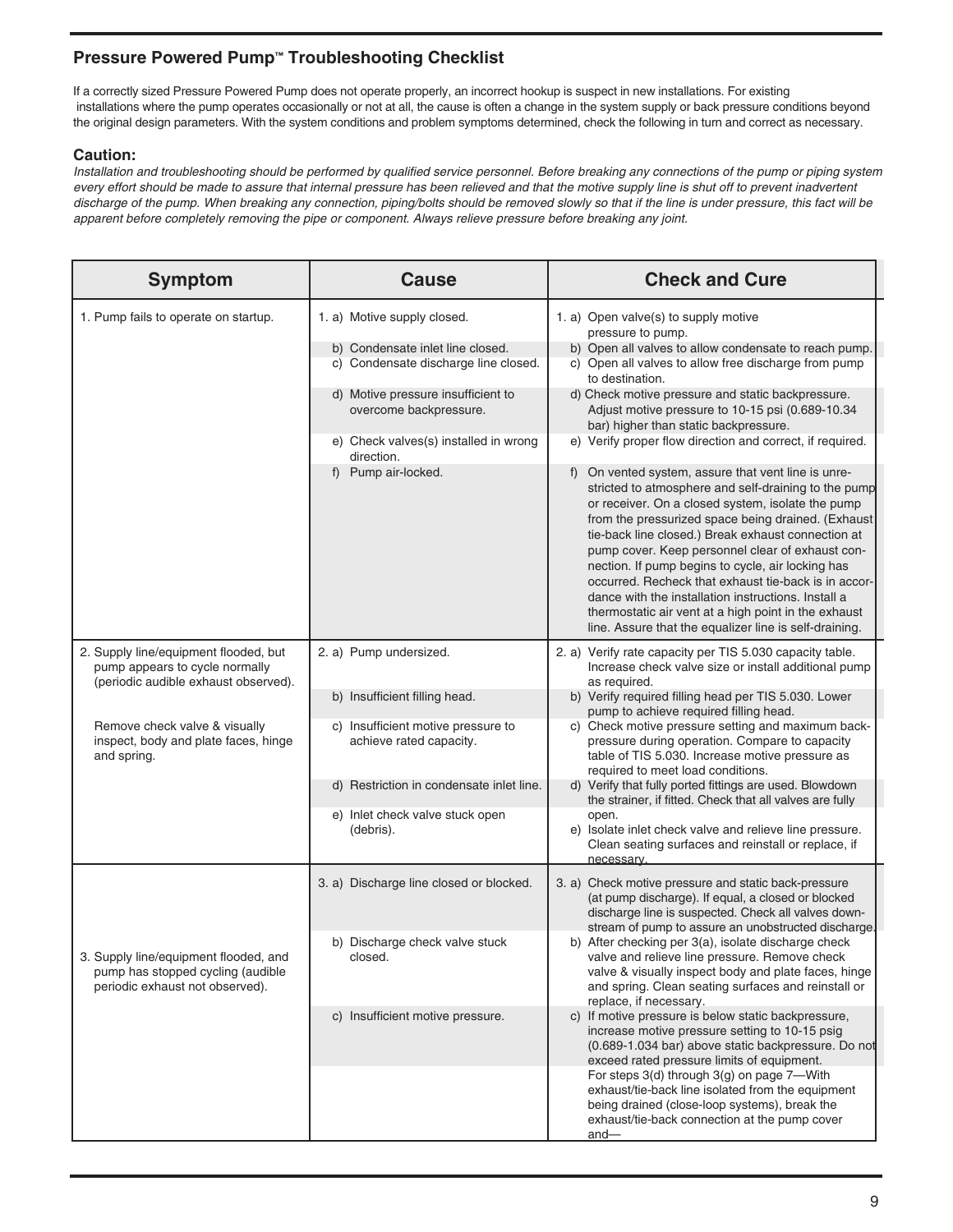| <b>Symptom</b>                                                                                                                                                                                                                                                                                                                                                                                                                                                                                                                                                                                                                                                                                                   | <b>Cause</b>                                                                                                                                                                                                             | <b>Check and Cure</b>                                                                                                                                                                                                                                                                                                                                                                                                                                                                                                                                                                                                                                                                                                                                                                                                                                                                                          |
|------------------------------------------------------------------------------------------------------------------------------------------------------------------------------------------------------------------------------------------------------------------------------------------------------------------------------------------------------------------------------------------------------------------------------------------------------------------------------------------------------------------------------------------------------------------------------------------------------------------------------------------------------------------------------------------------------------------|--------------------------------------------------------------------------------------------------------------------------------------------------------------------------------------------------------------------------|----------------------------------------------------------------------------------------------------------------------------------------------------------------------------------------------------------------------------------------------------------------------------------------------------------------------------------------------------------------------------------------------------------------------------------------------------------------------------------------------------------------------------------------------------------------------------------------------------------------------------------------------------------------------------------------------------------------------------------------------------------------------------------------------------------------------------------------------------------------------------------------------------------------|
| <b>Important Safety Note:</b><br>For steps (d) through (g) it is necessary<br>to break the exhaust/tie-back line at the<br>pump exhaust connection. On closed<br>loop systems, care should be exercised<br>to assure that the pump is isolated<br>(motive supply, condensate inlet and<br>discharge, and exhaust/tie-back line<br>all closed) and that case pressure is<br>relieved prior to breaking this connec-<br>tion to avoid injury to personnel. Also,<br>under fault conditions, it is possible<br>that hot condensate may run out of the<br>exhaust connection when broken for<br>both closed loop and vented systems.<br>This possibility should be taken into<br>consideration when performing these | d) Motive inlet valve leaking and/or<br>worn.<br>e) Mechanism Faults<br>i) Broken spring<br>ii) Ruptured float                                                                                                           | d) Slowly open motive supply line, leaving the con-<br>densate inlet and discharge lines closed. Observe<br>the exhaust connection for steam or air leakage. If<br>leakage is observed, an inlet valve problem is indi-<br>cated. Isolate pump, remove cover and mechanism<br>assembly and visually inspect. Replace inlet valve<br>and seat assembly.<br>e) With motive line open, slowly open condensate inlet<br>line to the pump, allowing pump to fill and observe<br>exhaust connection. Keep personnel clear of<br>exhaust! If condensate runs out exhaust connec-<br>tion, a mechanism fault is clearly indicated. Isolate<br>pump by shutting off motive supply and condensate<br>inlet, remove cover and mechanism assembly, and<br>visually inspect. Examine springs and float for obvi-<br>ous defects. Stroke mechanism and check for any<br>source of binding or increased friction. Repair and/ |
| steps to avoid scalding of personnel or<br>water damage to nearby equipment.                                                                                                                                                                                                                                                                                                                                                                                                                                                                                                                                                                                                                                     | Exhaust/tie-back causing vapor<br>f)<br>lock (vented or closed loop).                                                                                                                                                    | or replace all defects observed.<br>If mechanism is heard to trip and no fluid is observed<br>f)<br>running out the exhaust connection, slowly open the<br>discharge line from the pump and observe operation.<br>Keep personnel clear of exhaust connection! If<br>pump cycles normally, a fault in the exhaust/tie-back<br>line is suspected. Recheck the exhaust/tie-back pip-<br>ing layout for compliance with the installation instruc-<br>tions. Exhaust/tie-back line must be self-draining to<br>prevent vapor locking the pump.                                                                                                                                                                                                                                                                                                                                                                      |
|                                                                                                                                                                                                                                                                                                                                                                                                                                                                                                                                                                                                                                                                                                                  | g) Inlet check valve stuck closed.                                                                                                                                                                                       | If mechanism is not heard to trip and fluid is not<br>$\mathsf{q}$<br>observed running from the exhaust connection, it is<br>suspected that the fault lies in the condensate inlet<br>piping. Assure that all valves leading to the pump<br>have been opened. If so, this indicates that the inlet<br>valve is stuck closed. Isolate the pump and check<br>valve and relieve line pressure. Visually inspect the<br>head, seat and stem. Clean seating surfaces and<br>reinstall or replace, if necessary. Reinstall exhaust/<br>tie-back connection and open line.                                                                                                                                                                                                                                                                                                                                            |
| 4. Chattering or banging in return main<br>after pump discharges.                                                                                                                                                                                                                                                                                                                                                                                                                                                                                                                                                                                                                                                | 4. a) Vacuum created at pump outlet<br>after discharge because of accel-<br>eration/deceleration of large water<br>slug in return main (usually results<br>from long horizontal run with mul-<br>tiple rises and drops). | 4. a) Install a vacuum breaker at the top of the lift (at high<br>point in return line). For pressurized return systems<br>and air eliminator may be required downstream of<br>the vacuum breaker. (See Fig. 8).                                                                                                                                                                                                                                                                                                                                                                                                                                                                                                                                                                                                                                                                                               |
|                                                                                                                                                                                                                                                                                                                                                                                                                                                                                                                                                                                                                                                                                                                  | b) Pump "blow-by".                                                                                                                                                                                                       | b) Check condensate inlet pressure and static back-<br>pressure at the pump discharge. If the inlet pressure<br>equals or exceeds the static backpressure, a "blow<br>through" problem is suspected. On vented systems,<br>check for leaking traps discharging into the conden-<br>sate inlet line which would increase inlet line pres-<br>sure. Replace any faulty traps. On closed loop sys-<br>tems, if condensate inlet pressure can exceed static<br>backpressure under normal operation (i.e. boost in<br>equipment operating pressure via a modulating con-<br>trol valve or significant decrease in static return main<br>pressure), a pump trap combination is required. The<br>pump trap combination will prevent passage of steam<br>into the return main and allow the pump to cycle nor-<br>mally when condensate is present (See Fig. 4)                                                        |
| 5. Vent line discharging excessive flash<br>steam (vented applications only).                                                                                                                                                                                                                                                                                                                                                                                                                                                                                                                                                                                                                                    | 5. a) Faulty steam traps discharging live<br>steam into condensate inlet line<br>(See also 4(b), Pump "Blow-By").<br>b) Excessive (over 50 lb/hr, 22.7 kgh)<br>flash steam being vented through                          | 5. a) Check for leaking traps discharging into condensate<br>return. Repair or replace faulty traps. (See also 4(b),<br>Pump "Blow-By").<br>b) Vent receiver ahead of pump.                                                                                                                                                                                                                                                                                                                                                                                                                                                                                                                                                                                                                                                                                                                                    |
|                                                                                                                                                                                                                                                                                                                                                                                                                                                                                                                                                                                                                                                                                                                  | pump.<br>c) Exhaust valve stuck or worn.                                                                                                                                                                                 | c) Isolate pump and remove cover and mechanism<br>assembly. Remove exhaust head and seat assem-<br>bly. Visually inspect seating surface. Clean and<br>reinstall or replace, if worn.                                                                                                                                                                                                                                                                                                                                                                                                                                                                                                                                                                                                                                                                                                                          |